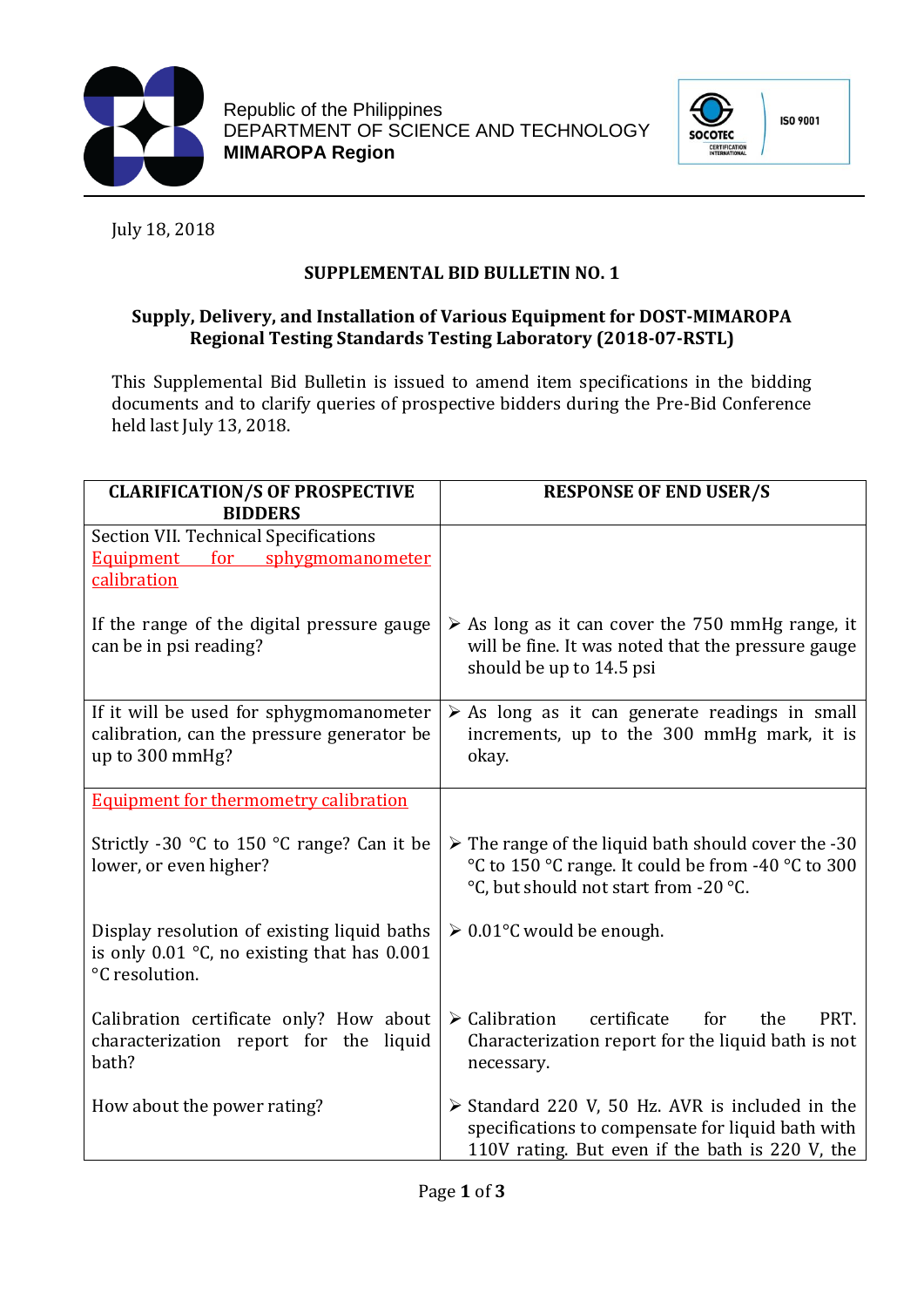|                                                                                                               | AVR is still needed.                                                                                                                                                                                                                                                                                                                                                                                                                  |
|---------------------------------------------------------------------------------------------------------------|---------------------------------------------------------------------------------------------------------------------------------------------------------------------------------------------------------------------------------------------------------------------------------------------------------------------------------------------------------------------------------------------------------------------------------------|
| Resolution of liquid bath and IPRT                                                                            | $\triangleright$ The IPRT should be able to read the smallest<br>resolution of the liquid bath. If the liquid bath<br>can indicate $0.01$ °C, the IPRT should be able to<br>read the 0.01 °C.                                                                                                                                                                                                                                         |
| How deep should the liquid bath be?                                                                           | $\triangleright$ Since the liquid bath will be used to calibrate<br>clinical/laboratory thermometers, it should be at<br>least 8 inches. The IPRT that will be provided<br>should fit the depth of the liquid bath. If the<br>liquid bath that will be provided is 8 inches in<br>depth, the IPRT shall be at 8 inches.                                                                                                               |
| Capacity of the liquid bath? In terms of the<br>volume of the oil.                                            | $\triangleright$ It will mainly depend on the depth of the liquid<br>bath. The calibration bath fluids to be supplied<br>shall completely fill the liquid bath at maximum<br>capacity twice.                                                                                                                                                                                                                                          |
| What equipment should be installed by<br>the supplier?                                                        | $\triangleright$ The liquid bath shall be installed in the lab<br>located at Puerto Princesa. The supplier shall<br>include an aircon unit that can sustain a 22 °C<br>ambient temperature when the bath is used at<br>its maximum capacity, (at least 1 hp).<br>$\triangleright$ The fume hood shall also be installed by the<br>supplier. It can be of the movable/retractable<br>type, as long as it suitable for the liquid bath. |
| Warranty?                                                                                                     | > Standard one-year manufacturer's warranty on<br>parts and services, or longer, if applicable                                                                                                                                                                                                                                                                                                                                        |
| <b>Benchtop UV-Vis Spectrophotometer</b>                                                                      |                                                                                                                                                                                                                                                                                                                                                                                                                                       |
| <b>AVR</b>                                                                                                    | $\triangleright$ UPS                                                                                                                                                                                                                                                                                                                                                                                                                  |
| <b>BOD Incubator (Low Temp)</b><br>Is the touch keypad be in a full touch<br>screen or can it be push button? | $\triangleright$ Either will be fine.                                                                                                                                                                                                                                                                                                                                                                                                 |